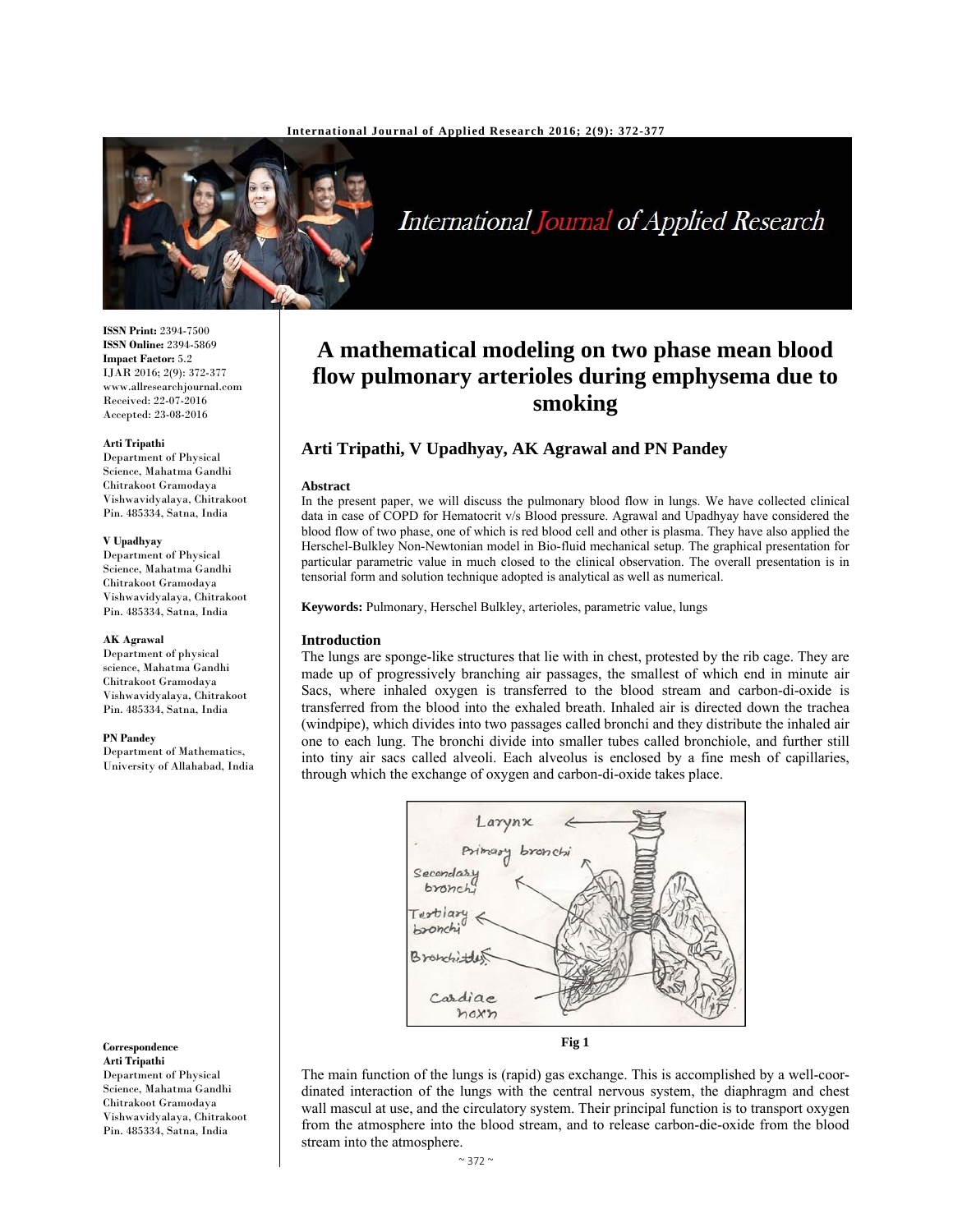This exchange of gases is a accomplished in the mosaic of specialized cells that from millions of tiny, exceptionally thin-walled air sacs called alveoli.

Arterioles are the blood vessels in the arterial side of the vascular tree that are located proximal to the capillaries and, in conjunction to the regulation of mean arterial pressure and tissue perfusion, their wall consists or cellular and extra cellular components that have been traditionally classified as conforming three layers an intima containing end other cell sited on a basement membrane a media made of an internal elastic lamina exposed by one or two layers of smooth muscle: and adventitia composed mostly of collagen bundle, nerve endings and some fibro blasts. These components of the arteriolar wall are dynamically interconnected, providing a level of plasticity to the arteriolar wall that bluss the traditional boundaries of a rigid layered classification.



**Fig 2:** Pulmonary Arterioles

Arterioles are defined as the primary resistance vessels that enter an organ to distribute blood flow in to capillary beds. There blood vessels very significantly in diameter depending on species, vascular bed and state of contraction. Arterioles are considered part of the resistance vasculature that provides in excess of 80% of the resistance to blood flow in the body.

Blood is a vessels fluid composed of cells and plasma more than 99% of the cells are red blood cells. The means that for practical purpose the white cells play almost in determining the physical characteristic of the blood. The percentage of hematocrit, these if a person has a human of 40, 40% of blood volume is covered by the cells and the rest is plasma,. The calibration allows directed reading of the present of cells.

The shape and size of RBC very different classes of vertebrates. Human erythrocytes are 7-8 cm (1 am-10-6m) in diameter and 2 am thick near the rim. Then almost entire cytoplasm is filled with haemoglobin. In the absence of cell organelles, the consumption of oxygen is every lare haemoglobin is a conjugated protein which is made up of a protein called globin and  $Fe<sup>2+</sup>$  porsphyric complex called heme. Thus the total count of RBC is more in man than in woman. The life of a RBC is about 120 days.



**Fig 3**

Blood Plasma is basically similar to a dilute solution of sea water and indeed. They share the same salt but in concentrations. Blood plasma has roughly 0.85% salt. The main group of plasma proteins are albumin, globulin and fibrinogen. Their most important role is in the maintenance of proper osmotic pressure between the circulatory fluid and the fluid in the tissue space.

The leucocytes are of two Agranulocytes and Granulocytes. Agranulocytes indeed lymphocytes and monocytes. Granulocytes are ecsinophils basophils and neutrophils.

These are really cell fragment rather than true cells. Blood platelets are much smaller than both the red and white blood corpuscles. Their number harmally varies from 0.15- 0.45billions per micro liter of blood when an injury is caused the blood platelets release certain chemical which are termed the plated factor (thromboplastin).

Chronic obstructive pulmonary disease [COPD] is characterized by emphysema, small airways disease, and bronchitis, associates with pulmonary Hypertension. Emphysema is generally caused by cigarette smoking or long –term Exposure to certain industrial pollutants or dusts, a small percentage of cases are caused by familiar or genetic disorder, aipha-1 antitrypsin deficiency, while damaged airways don't regenerate and there is no cure, emphysema is preventable and treatable.

Two phase pulmonary blood flow is a study of measuring the blood pressure if the hemoglobin is known, the percentage of volume covered by blood cells in the whole blood is called hematocrit. This work will focus on two phase pulmonary blood in lungs with special reference to emphysema.



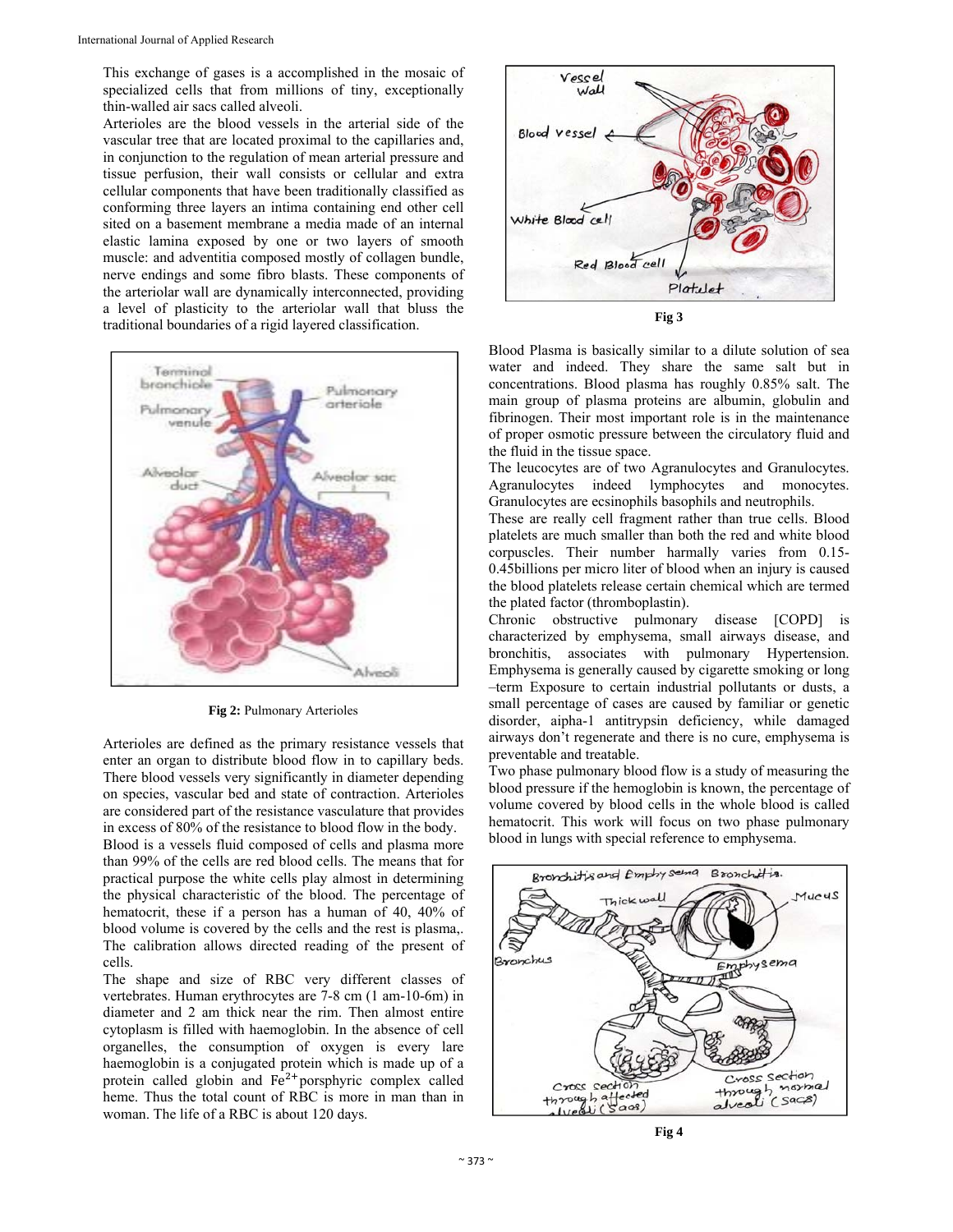### **Mathematical Modeling**

No of workers as Mishra and Pandey2003, Mishra and Ghosh 2004 and Lifermaggia and other worked on blood transport and have given their viscous. In pulmonary Circulation the blood flow is quite different then the circulation in cylindrical duped and for which several reasons have been observed.

The blood is an important and ideal fluid which is a mixture of plasma and blood cells white flowing through different vessels it changes its shapes and size Veerendra.

In aorta and pulmonary arteries the blood flows due to unusual high Reynolds no of flow as 5000 to 10000 Veerendra.

As we know that principal of conservations and momentum which is applicable to hemodynamics, hence the equation of motion based on the principle has been obtained in tensorial form.

In year 2009 Van Hirtum; Cisonni J; Pelorson, X suggested that the position of flow separation along a construction is important to model fluid structure interactions phenomena. The two dimensional Navier Stokes equations results in an accurate quantitative prediction of flow separation. The assumption applied in Quasi-one dimensional flow description does not accurately predict flow separation.

In year 2010- Proshin, A.P; Solodyannikov, yu. V. Consider a formulation of the problem of parametric identification from measurement of periodic motion.

In year 2011- Mustapha, Norzieha, Mandal, Prashant k. Abdullah llyani; Amin Norsraahaida; Hayat tasawar focus that the numerical in the investigation of the generalized Newtonian blood flow through a couple of irregular atrial stenosis.

In year 2013 Dina Visca, Marina Aiello and Alfredo Chetto consider a formulation of the problem of specifically addressed to cardiovascular system function.

In year 2014 Cheryl R. Laratta and Stephan van Eeden. Consider a formulation acute exacerbation of COPD. The present time, many of these events are unrecognized, despite improve tools for diagnosis and assessment.

### **Equation of Continuity**

The flow of blood is effected by the presence of blood cells. The blood cells effect is directly proportional to the volume. Let the volume be X, this X is replaced by  $1/100$ , where H is the hematocrit the volume % of blood cells. Then the volume portion covered by the plasma will be [1-X].If mass ratio of cells to plasma is r then clearly.

$$
r = \frac{X\rho_c}{(1-X)\rho_p} \dots \dots \dots (1)
$$

Where  $\rho_c$  and  $\rho_p$  are densities of blood cells and plasma respectively. Usually this mass ratio is not a constant. Even then this may by supposed to constant in present context.According to the principal of Conservation of mass in pulmonary circulatory system, equation of continuity for two phase are as follows:

$$
\frac{\partial X_{\rho_c}}{\partial t} + X_{\rho_c} v^i, i = 0 \dots \dots \dots (2)
$$
  
And,  $\frac{\partial y}{\partial t} (1 - X)_{\rho_p} + (1 - X)_{\rho_c} v^i, j = 0 \dots \dots \dots (3)$ 

Where v is the common velocity of two phase blood cells and plasma. Again  $X \rho_{c,v}$ , Is covariant derivative of with respect to  $X<sup>i</sup>$ . In the same way is the covariant derivative of  $(1-X)$  with respect to  $X^i$ .

If we define the uniform density of blood $\rho_m$  as follows:

$$
\frac{1+r}{\rho_m} = \frac{r}{\rho_0} + \frac{1}{\rho_p} \dots \dots \dots \dots \dots (4)
$$

The equation 2 and 3 can be combined together as follows-

$$
\frac{\partial \rho_m}{\partial t} + (\rho_m v^i), i = 0 \dots \dots \dots \dots (5)
$$

# **Equation of motion of blood flow**

The hydrodynamical pressure p between the two phases of blood can be supposed to be uniform because the both phases i.e. always in equilibrium state in blood [12]. Taking viscosity coefficient of blood cells to be  $\eta_c$  and applying the principle of conservation of momentum in pulmonary circulatory system, we get the equation of motion for the phase of blood cells as follows;

$$
\frac{\partial V^i}{\partial t} + (X \rho_c V^i) V^i_j = -X_{p,j} \delta^{ij} + X_{\eta c} (g^{ij} v^i_k) j \dots (6)
$$

Similarly the viscosity coefficient of plasma to be  $\eta_{\rho}$ 

$$
(1 - X)\rho_p \frac{\partial v^i}{\partial t} + \{(1 - X)\rho_p v^i\}v^i_j
$$
  
-(1 - X)\rho, j g^{ij} + (1 - X)\eta\_c (g^{ij}v^i\_k)\_j \dots \dots \dots (7)

Now adding equation (6) and (7) and using relation (4) the equation of motion for blood flow

With the both phase will be as follows.

$$
\rho_m \frac{\partial v^i}{\partial t} + \rho_m v^j v^i_j = -p, j g^{ij} + \eta_m \left( g^{ij} v^j_k \right) j \dots \dots \dots (8)
$$

Where  $\eta_m = X \eta_c + (1 - X) \eta_p$  is the viscosity coefficient of blood as a mixture of two phases.

The pumping effects of heart on these vessels is very low. The yield stress derived from this phenomenon.

Increases the blood viscosity ten times. Hence the pumping of the heart on these vessels relatively low.

(Van Hirtum *et al*……2009)

Secondly these vessels are relatively narrow down more rapidly. In this situation, the blood cells line up on the axis to build up rouleaux.

That's why the Herschel Bulkley law hold good on this two phase blood flow through veins arterioles,

Venules and whose constitutive equation is as follows:

$$
T' = \eta_m e^h e^n + T_p (T' > T_P)
$$
  
And e = 0 (T"  $\langle T_p \rangle$ 

Where T is the yield stress.

When strain rate e=o  $(T<sub>\tau</sub>)$  a core region is formed whis flows just like a plug. Let the radias of the

Plug be  $r_n$ .

The stress acting on the surface of the plug will be T. equating the forces acting on the plug,

we get

$$
p \pi r_{p^2} = T_p 2\pi r_p
$$

$$
r_p = \frac{2T_p}{p} \dots \dots \dots \dots (9)
$$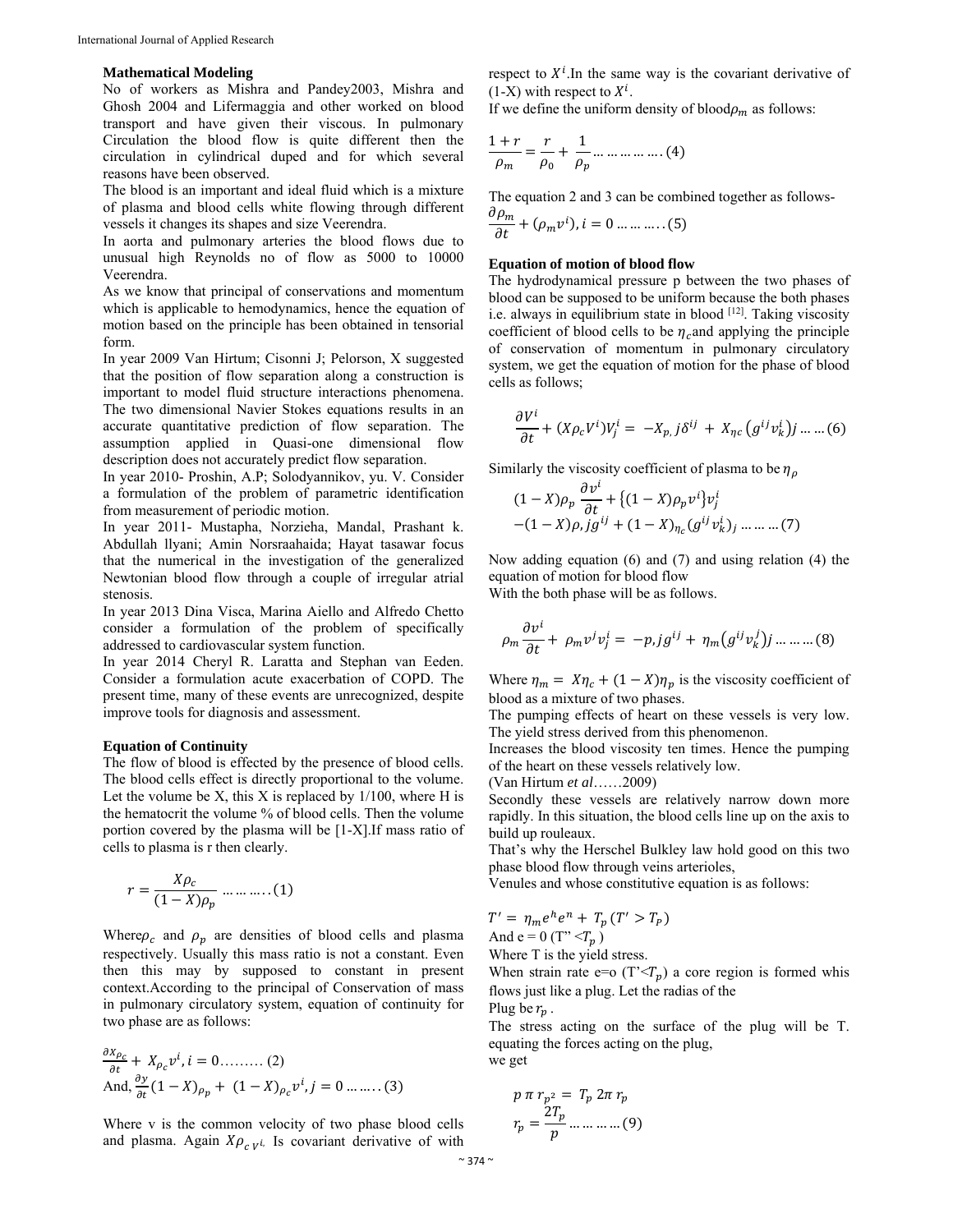

**Fig 2:** Herschel Bulkley blood flow

The consecutive equation rest part of blood vessels is

$$
T' = \eta_m e^h + T_p
$$
  

$$
T' - T_p = \eta_m e^h
$$

Whose generalized form will be as follows.

$$
T^{ij} = -pg^{ij} + T_e^{ij}
$$

Where the symbols have their usual meanings. Now we describe the basic equation for Herschel Bulkley flow as follows. Equation of continuity

$$
\sqrt[1]{g}(\sqrt{g}v^t) = 0
$$
  
The equation of motion  

$$
\rho_m \frac{\partial v^i}{\partial t} + \rho_m v^i v^i_j = -T^{ij} \text{ j} \dots \dots (10)
$$

Where all the symbols have their usual meanings

# **Analysis**

Since the blood vessels are cylindrical, the above governing equation are transformed into cylindrical form. As we know earlier

 $x^1 = r, x^2 = \theta, x^3 = z$ 

Matrix of metric tensor in cylindrical co-ordinate is as follow.

$$
[g^{ij}] = \begin{bmatrix} 1 & 0 & 0 \\ 0 & r^2 & 0 \\ 0 & 0 & 1 \end{bmatrix}
$$

While matrix of conjugate metric tensor is as follows

$$
[g_{ij}] = \begin{vmatrix} 1 & 0 & 0 \\ 0 & 1/2 & 0 \\ 0 & 0 & 1 \end{vmatrix}
$$

Whereas the Christoffels symbols of  $2<sup>nd</sup>$  kind as follows;

$$
\begin{pmatrix} 1 \\ 2 \ 2 \end{pmatrix} = r \begin{pmatrix} 2 \\ 2 \ 1 \end{pmatrix} = \begin{pmatrix} 1 \\ 1 \ 2 \end{pmatrix} = \begin{pmatrix} 1 \\ 2 \end{pmatrix} = \frac{1}{r}
$$

remaining other are zero.

Relation between contra variant and physical components of velocity of blood flow will be as follows;

$$
\sqrt{g_{11}v^1} = v_r = v^1
$$
  

$$
\sqrt{g_{22}v^2} = v_\theta = v_\theta = rv^2
$$
  

$$
\sqrt{g_{33}v^3} = v_z = v_z = v^3
$$

Again the physical components of $-p_j g^{ij}$  are $-\sqrt{g_{ij} p_j g^{ij}}$ 

Eq. (9) and (10) are transformed into cylindrical form so as solve as power law model to get

$$
\frac{dv}{dr}=(\frac{p_r}{2\eta_m})^{1/n}
$$

Where pressure gradient

$$
\frac{dp}{dz} = p
$$
\n
$$
\frac{dv}{dr} = \frac{p(r - r_p)^{1/n}}{2\eta_m}
$$
\n
$$
\frac{dv}{dr} = \left(\frac{1}{2pr} - \frac{1}{2pr_p}/2\eta_m\right)^{\frac{1}{n}}
$$

from equation (9)….

مدا

$$
\frac{dv}{dr} = \left\{ \frac{\frac{1}{2}p_r - T_p\right\}^{\frac{1}{n}}}{\eta_m} \right\} \dots \dots \dots (11)
$$

Substituting the values of  $T'_{0}$  from (7) in to (11)

$$
\frac{dv}{dr} = [p_{r/2} - pr_{p/2}/\eta_m]^{1/n}
$$

$$
\frac{dv}{dr} = \frac{p}{2\eta_m} (r - r_p)^{\frac{1}{n}} \dots \dots (12)
$$

Integrating above equation under the no slip boundary condition  $v = 0, r = R$  so as to get

$$
v = [p/2\eta_m]_n^{\frac{1}{n}} \frac{n}{n+1} [(R-r_p)_n^{\frac{1}{n}+1} - (r-r_p)_n^{\frac{1}{n}+1}] \dots \dots \dots (13)
$$

Which is the formula of velocity of blood flow in arteriole venules and veins putting  $r = r'$  to get the velocity of plug flow as follows.

$$
v_p = \frac{n}{n+1} \left[ \frac{P}{2\eta_m} \right]^{\frac{1}{n}} \left( R - r_p \right)^{\frac{1}{n}+1} \dots \dots \dots \dots \dots \dots \dots \dots \dots \dots \tag{14}
$$

Where the value of  $r_p$  is taken from (7)

# **Result and Discussion**

**Observation:** Hematocrit and blood pressure from an authorized Lala Lajpat Rai and Associated Hospital Kanpur by Sudhir Chaudhari Patient Name: Mr. Chandra Pal Diagnosis – Emphysema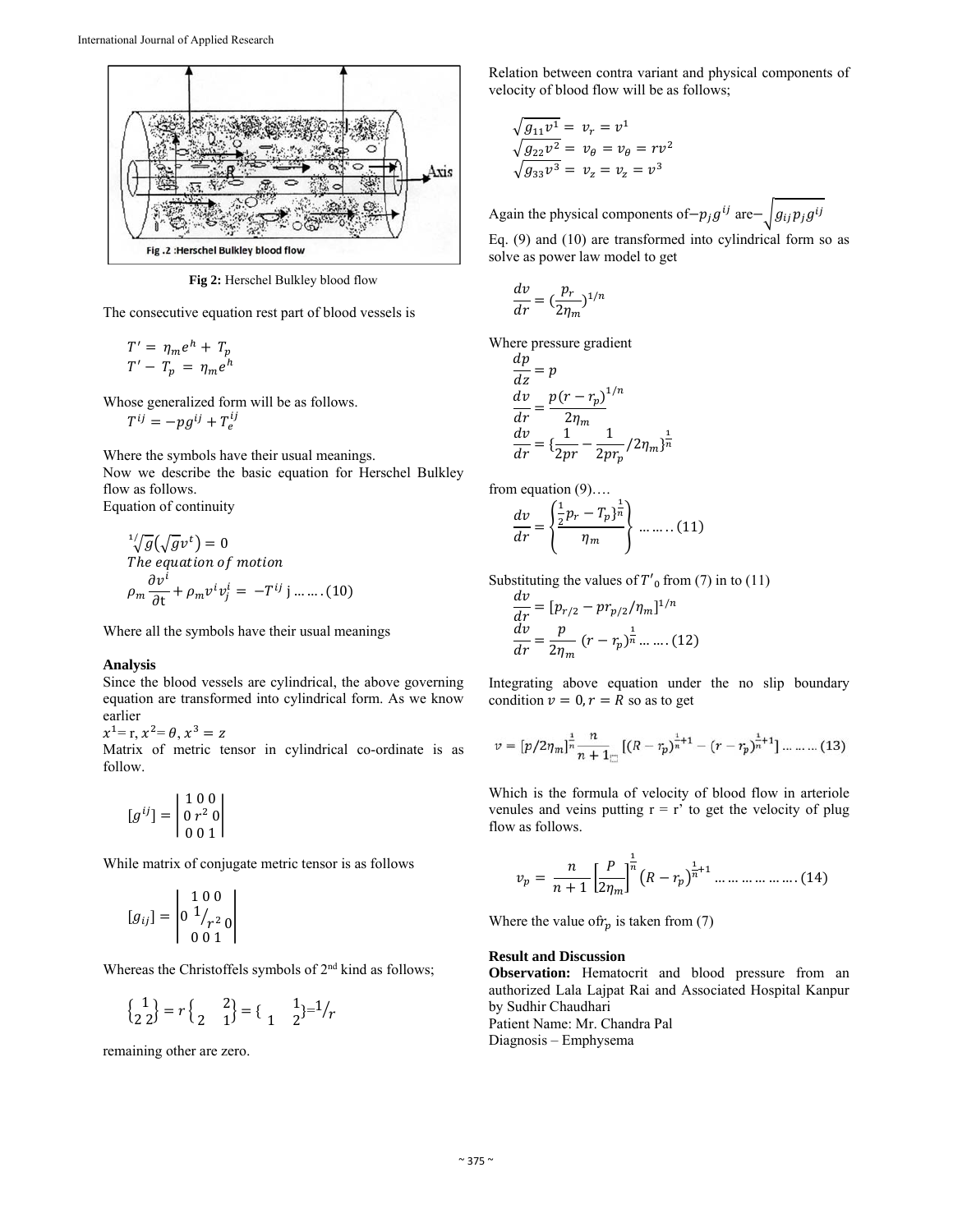**Table** 

| Date      | <b>HB</b><br>(Hemoglobin) | <b>B.P</b> (Blood-pressure in<br>(mm hg) | Mean (Blood-pressure in<br>(mmhg) | Average<br>(in pascal) | Hematocrit |
|-----------|---------------------------|------------------------------------------|-----------------------------------|------------------------|------------|
| 26/4/2012 | 13.1                      | 106/72                                   | 89                                | 11857.73               | 39.3       |
| 27/4/2012 | 13.2                      | 104/72                                   | 88                                | 11724.50               | 39.6       |
| 28/4/2012 | 14.2                      | 98/66                                    |                                   | 10925.11               | 42.6       |
| 29/4/2012 | 14.3                      | 18/86                                    | 102                               | 13589.76               | 42.9       |

The flow flux phased blood flow in arterioles, venules and veins is

$$
Q = \int_{0}^{r_p} 2\pi r \, n_{n+1} p /_{2\eta_m} \int_{r_p}^{R} 2\pi r \, v \, dr
$$
\n
$$
\int_{0}^{r_p} 2\pi r \, n_{n+1} p /_{2\eta_m} \int_{0}^{1/n} R - r_p \frac{1}{n+1} \int_{0}^{1} 2\pi r \, n_{n+1} p /_{2\eta_m} \int_{0}^{1/n} 2\pi r \, n_{n+1} p /_{2\eta_m} \int_{0}^{1/n} 2\pi r \, n_{n+1} p /_{2\eta_m} \int_{0}^{1/n} 2\pi r \, n_{n+1} p /_{2\eta_m} \int_{0}^{1/n} 2\pi r \, n_{n+1} p /_{2\eta_m} \int_{0}^{1/n} 2\pi r \, n_{n+1} \int_{0}^{1/n} 2\pi r \, n_{n+1} \int_{0}^{1/n} 2\pi r \, n_{n+1} \int_{0}^{1/n} 2\pi r \, n_{n+1} \int_{0}^{1/n} 2\pi r \, n_{n+1} \int_{0}^{1/n} 2\pi r \, n_{n+1} \int_{0}^{1/n} 2R \left( R - r_p \right)^{\frac{1}{n} + 1} - 2R \left( \frac{(r - r_p)^{\frac{1}{n} + 2}}{\frac{1}{n} + 2} \right) + 2 \frac{(R - r_p)^{\frac{1}{n} + 3}}{\frac{1}{n} + 2 \int_{0}^{1/n} 2\pi r \, n_{n+1} \int_{0}^{1/n} 2\pi r \, n_{n+1} \int_{0}^{1/n} 2\pi r \, n_{n+1} \int_{0}^{1/n} 2\pi r \, n_{n+1} \int_{0}^{1/n} 2\pi r \, n_{n+1} \int_{0}^{1/n} 2\pi r \, n_{n+1} \int_{0}^{1/n} 2\pi r \, n_{n+1} \int_{0}^{1/n} 2\pi r \, n_{n+1} \int_{0}^{1/n} 2\pi r \, n_{n+1} \int_{0}^{1/n} 2\pi r \, n_{n+1} \int_{0}^{1/n} 2\pi r \, n_{n+1} \int_{0}^{1/n} 2\pi r \, n_{
$$

$$
\frac{2\pi n}{n+1}(p/2\eta_m)^{\frac{1}{n}}R^{\frac{1}{n}+3}\left[\frac{r_p^2}{R^2}\left(1-\frac{r_p}{R}\right)^{\frac{1}{n}+1}+\left(1+\frac{r_p}{R}\right)(1-\frac{r_p}{R})^{\frac{1}{n}+2}-2\left(1-\frac{r_p}{R}\right)^{\frac{1}{n}+2}/\frac{1}{n}+2+2\left(1-\frac{\frac{r_p}{R}\right)^{\frac{1}{n}+3}}{\frac{1}{n}+2\left(\frac{1}{n}+3\right)}
$$

 $P = pressure$  gradient

N= parameter

V=viscosity of mixture

Now we have  $Q = 425$ ml/min R=1, $r_p = 1/3$  according to Gustafsonpenile R,(1980)

 $\eta_p = 0.013( \text{ pascal} - \text{sec})$ 

According to Glenn Elert (2010)  
\n
$$
\eta_m = 0.027 \text{ (pascal – sec)}
$$
\nH = 24  $\eta_m = \eta_c X + \eta_p (1 - X)$  where  
\n
$$
X = \frac{H}{100} = \frac{24}{100} = 0.24
$$
\n1827.23 = (1728.40) <sup>$\frac{1}{n}$</sup>   $\left[ \frac{26n^3 + 33n^2 + 9n}{6n^3 + 11n^2 + 6n + 1} \right]$   
\nWe get n = 0.161

Solved by numerical method.



# **Conclusion**

A simple survey of the graph between blood pressure and hematocrit in emphysema patient show that

- 1. When Hematocrit is increased then blood pressure drop is decreased from  $x_1$ to  $x_2$ .
- 2. When Hematocrit is increased then blood pressure drop is constant fron  $x_2$  to  $x_3$ .

# **Acknowledgement**

A owe my sincere then thanks to Dr. Sudhir Chaudhari Lala Lajpat Rai and Associated Hospital Kanpur.

#### **References**

- 1. Jain RK. Some aspects of Hydro magnetic flows, Ph.D, 1961.
- 2. Thesis Delhi university, 169-174.
- 3. Globalinitiative for COPD. Global strategy diagnosis, management and prevention of chronic-C obstructive pulmonary disease, 2009.
- 4. Van schayckcp, Levy ML, Stephenso. NP, sheikh A. The IPCRG Guidelines. Developing guidelines for managing chronic respiratory disease primary care Respire. 2006; 15(1):1 -4.
- 5. Van Hartum, A Cisonni, Jpelorson X. on quasi steady laminar how separation in the upper airway. Comm number method engry 2009; 25(5):497-461.
- 6. Proshin AP, Solodyannikov yuv. identification of the parameters of the blood circulation system,-, Avtomat. 2010; I(8):134-153
- 7. Mustapha, Norsarahaida Hayat, tasawar. Numerical, simulation of generalized Newtonian blood flow past a couple of irregular arterial stenosis numerical methods partial differential equations 2011; 27(4):980 -981.
- 8. Dina visca, Marina Aiello, Alfreado Chetta. simulation Respiratory disease and lung function unit, Department of clinical and experimental Medicine, University of